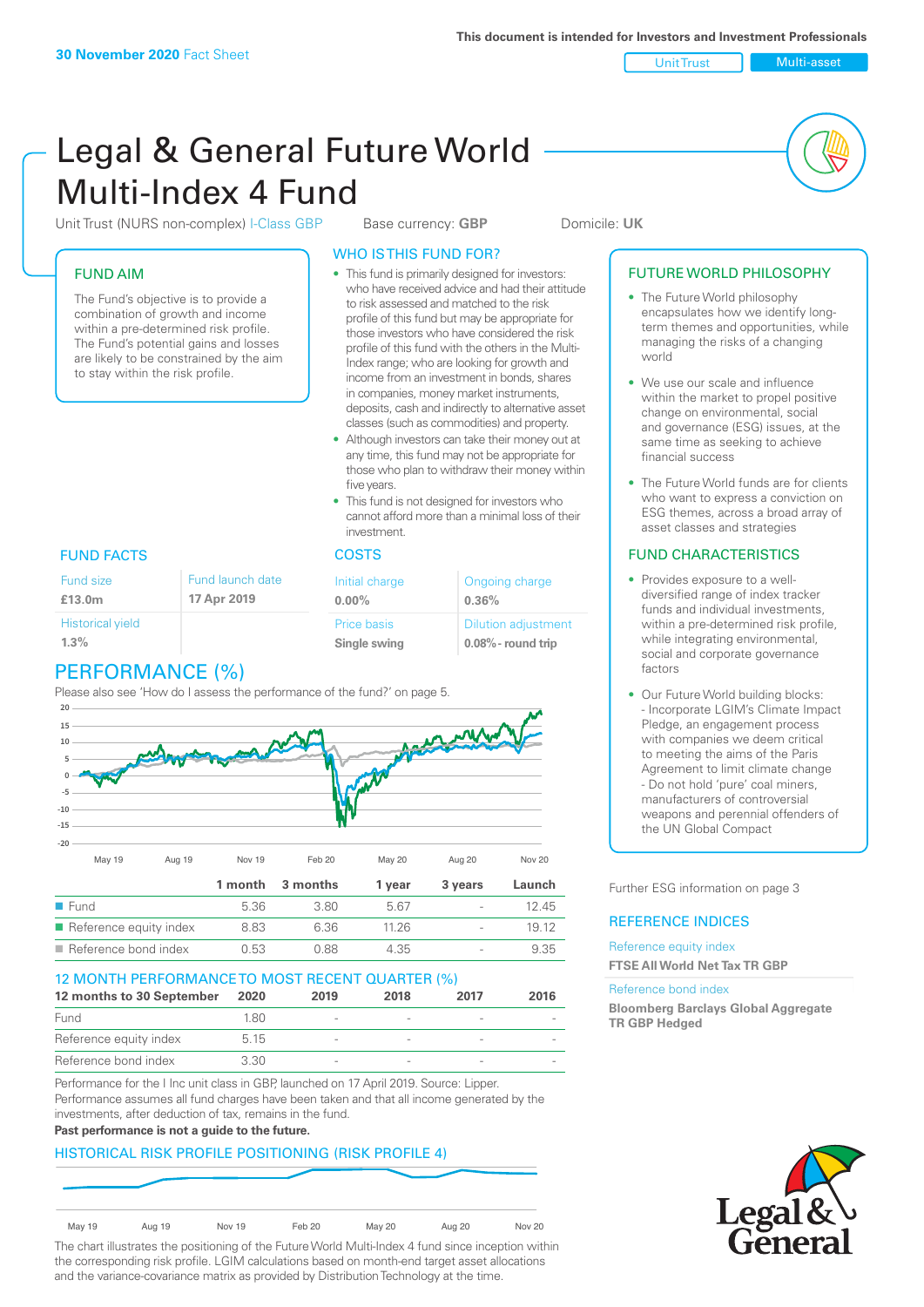Unit Trust (NURS non-complex) I-Class GBP

## PORTFOLIO BREAKDOWN

All data source LGIM unless otherwise stated. Totals may not sum due to rounding.





#### FUND MANAGERS

The fund managers have responsibility for managing the multi-index fund range. They are part of the Multi-Asset Funds (MAF) team in LGIM. This team focuses on designing and managing multi-asset funds that are tailored to match the specific objectives of various client types. The team sits within a wider Asset Allocation team which combines both depth of experience with a broad range of expertise from different fields, including fund management, investment consulting and risk management roles.

# TOP 10 HOLDINGS (%)

| L&G FW ESG Developed Market Equity Index | 17.3 |
|------------------------------------------|------|
| L&G Future World Global Credit           | 15.0 |
| Gilt 10yr                                | 9.5  |
| L&G FW ESG UK Equity Index               | 9.3  |
| Cash                                     | 8.5  |
| Infrastructure GBP Unhedged New          | 4.5  |
| L&G High Income Trust                    | 4.0  |
| <b>Short Duration UK Credit</b>          | 4.0  |
| L&G Japan Equity UCITS ETF (GBP)         | 4.0  |
| L&G ESG EM Govt Bond USD Index           | 4 N  |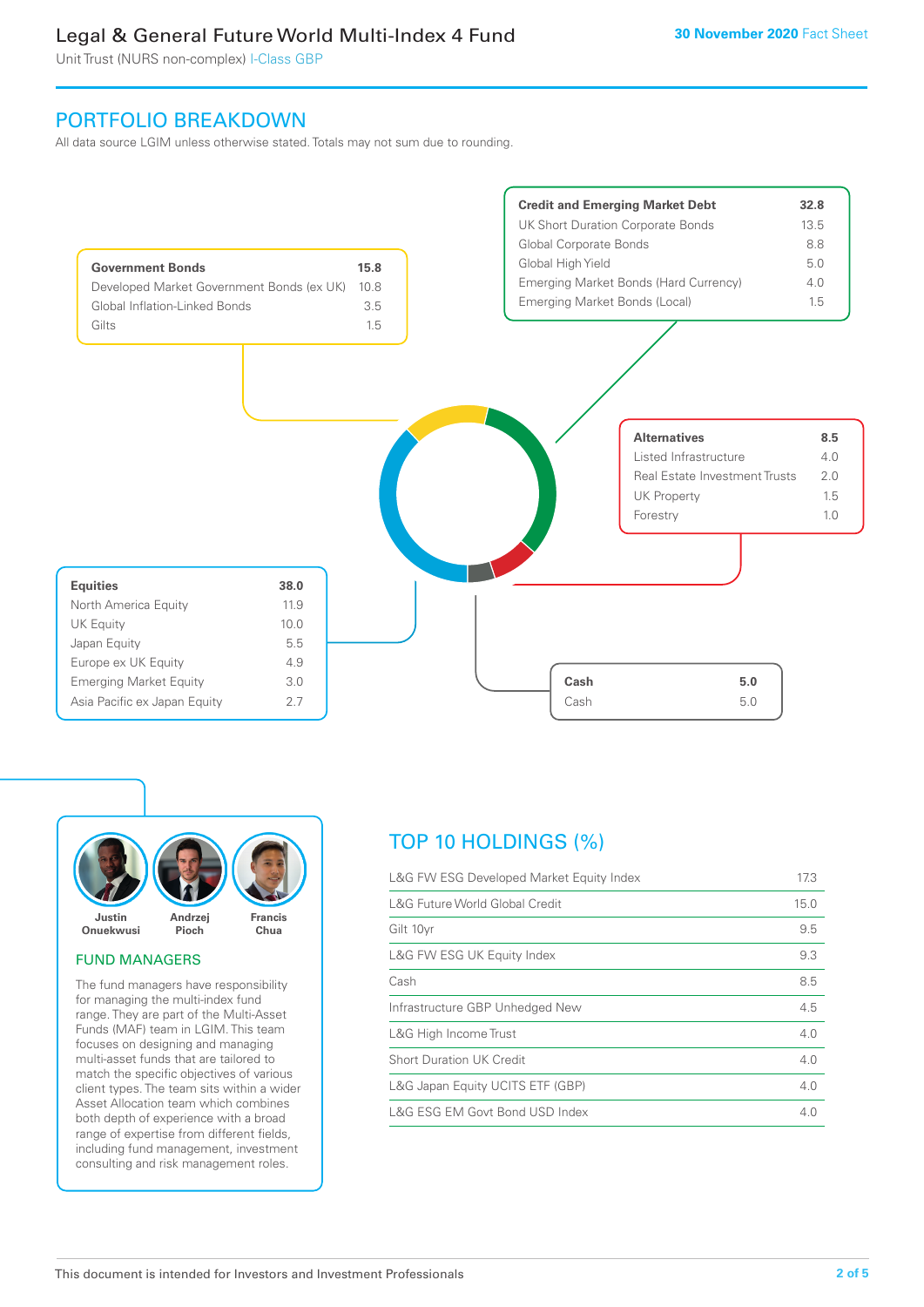Unit Trust (NURS non-complex) I-Class GBP

**52**

ESG score of comparator

# ESG COMMITMENT

**/100 /100**

From diesel emissions to oil spills, there have been many tangible examples in recent years of how failures in the way companies are run can have a harmful impact on the environment, society and investor returns. We believe responsible investing can mitigate the risk of such outcomes and has the potential to improve returns through the integration of environmental, social and governance (ESG) considerations, active ownership and longterm thematic analysis.

## ESG SCORE

We score companies based on environmental, social and governance factors. The ESG Score is aligned to our engagement and voting activities. As a result, this portfolio has an aggregate ESG Score of **56** versus a mainstream comparator of **52**.

ESG scores and carbon metrics are calculated for the portion of the portfolio that invests in LGIM's Future World funds.



## ENVIRONMENTAL PERFORMANCE

Carbon dioxide (CO2) is the most significant contributor to greenhouse gas emissions which are driving climate change. Compared to the unadjusted comparator, the fund will have a different exposure to current and future sources of carbon dioxide emissions.



**56**

ESG score of fund

**62%** Lower carbon reserves intensity than the unadjusted comparator

൹

CO<sub>2</sub>

**43%** Lower carbon

emissions intensity than the unadjusted comparator

**Equivalent to 3,540 barrels of oil**

## CARBON RESERVES

Carbon reserves are fossil fuels (coal, oil and gas) which, if burnt, will become the carbon emissions of the future. To meet global climate change targets, the unabated use of fossil fuels is expected to decline over time.

The figures below are a measure of the size of carbon reserves held by the fund's underlying companies.

**906** Fund **2,411 Comparator** 

**Tonnes of CO2 ei per \$1 million of market capitalisation**

The fund has **62%** lower carbon reserves intensityii compared to the unadjusted comparator. The difference in carbon reserves intensity means that for every \$1 million invested in the fund, the exposure to fossil fuels through the underlying companies is reduced by an amount equivalent to **3,540 barrels of oil**<sup>iii</sup>, compared to having invested in the unadjusted comparator.



Following the global Paris Agreement on climate change, companies in all sectors are expected to reduce their emissions to prepare and adapt for a low-carbon economy.



**Tonnes of CO2 e per \$1 million of sales**

The fund has **43%** lower carbon emissions intensity compared to the unadjusted comparator. Carbon emissions intensity describes the relationship between the carbon emissions of a company and its salesiv

The difference in carbon emissions intensity means that the fund has selected companies where, for the same level of sales, the associated emissions<sup>v</sup> are lower by 43% compared to the unadjusted comparator<sup>vi</sup>.



For further information please go to www.lgim.com/esginfo Ø

**The comparator for this fund is a bespoke asset-weighted blend\* of Solactive market-capitalisation indices in equities and credit. \*The blend will evolve over time in line with the actual asset allocation of the multi-asset fund.**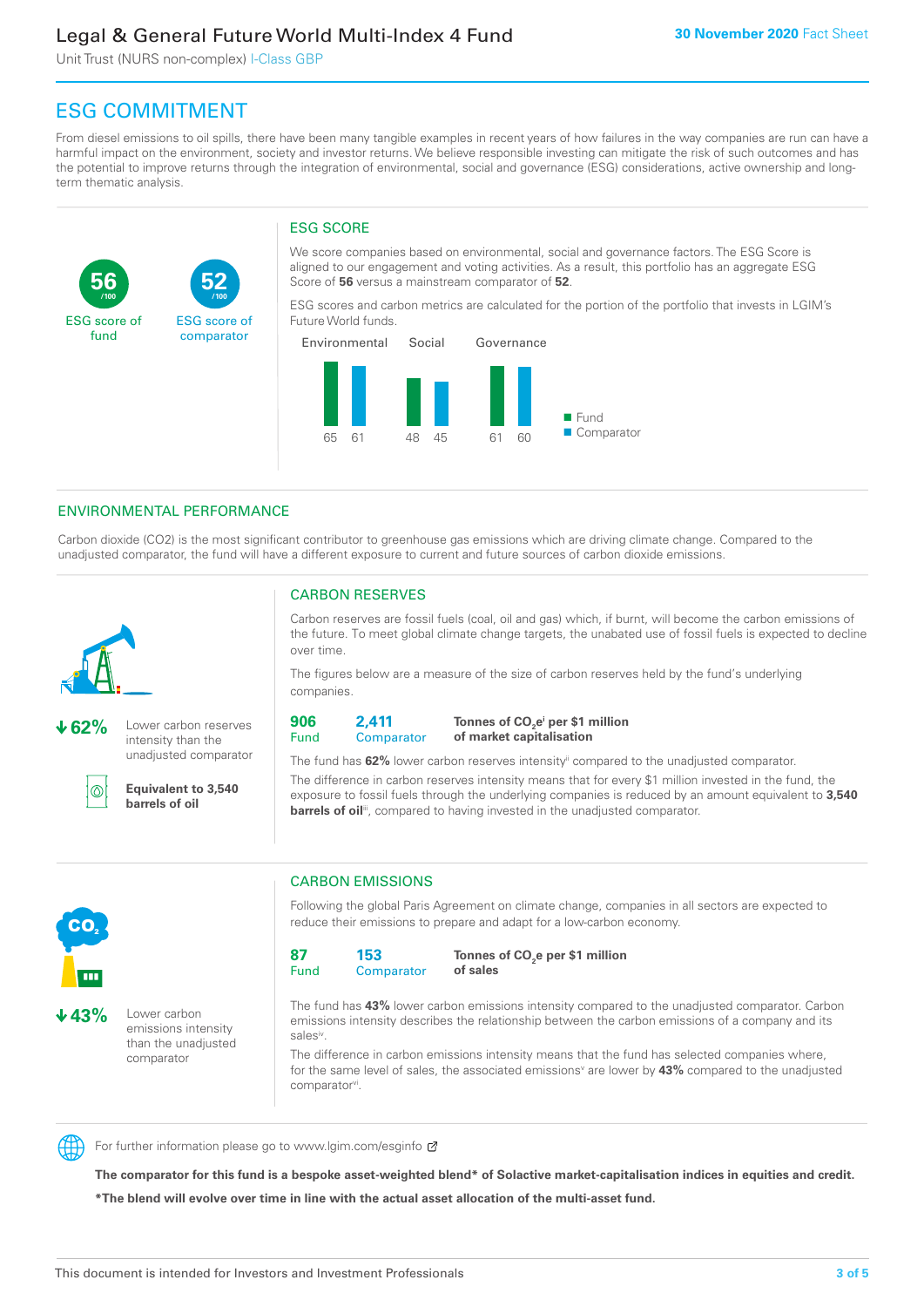Unit Trust (NURS non-complex) I-Class GBP

#### **NOTES**

 $^\mathrm{i}$  Carbon dioxide equivalent (CO<sub>2</sub>e) is a standard unit to compare the emissions of different greenhouse gases.

<sup>ii</sup> The carbon reserves intensity of a company captures the relationship between the carbon reserves the company owns and its market capitalisation. The carbon reserves intensity of the overall fund reflects the relative weights of the different companies in the fund.

iii We consider one barrel of oil equivalent to 0.425 tonnes of CO<sub>2</sub>e, based on International Energy Agency and Intergovernmental Panel on Climate Change guidelines.

#### iv The choice of this metric follows best practice recommendations from the **Task Force on Climate-related Financial Disclosures**.

v Data on carbon emissions from a company's operations and purchased energy is used.

vi This measure is the result of differences in the weights of companies between the index or the fund and the comparator, and does not depend on the amount invested in the fund. It describes the relative 'carbon efficiency' of different companies in the comparator (i.e. how much carbon was emitted per unit of sales) or in the fund, not the contribution of an individual investor in financing carbon emissions.

We use a proxy comparator to represent a typical comparable universe for this fund.

**HSBC:** Source: HSBC Bank Plc. ("HSBC") – HSBC Climate Solutions Database. All rights in the HSBC Climate Solutions Database and data content therein are vested in HSBC. Neither HSBC, nor its affiliates accept any liability for the accuracy or completeness of the HSBC Climate Solutions Database. No further distribution of HSBC data is permitted without HSBC's express written consent.

**Trucost:** Source: S&P Trucost Limited © Trucost 2019. All rights in the Trucost Data and Reports vest in Trucost and/or its licensors. Neither Trucost, nor its affiliates, nor its licensors accept any liability for any errors, omissions or interruptions in the Trucost Data and/or Reports. No further distribution of the Data and/or Reports is permitted without Trucost's express written consent.

**Sustainalytics:** Part of this publication may contain Sustainalytics proprietary information that may not be reproduced, used, disseminated, modified nor published in any manner without the express written consent of Sustainalytics. Nothing contained in this publication shall be construed as to make a representation or warranty, express or implied, regarding the advisability to invest in or include companies in investable universes and/or portfolios. The information is provided "as is" and, therefore Sustainalytics assumes no responsibility for errors or omissions. Sustainalytics cannot be held liable for damage arising from the use of this publication or information contained herein in any manner whatsoever.

The calculations above rely on third party data provided at a point in time that may not cover the entirety of the fund's investments or the fund's comparator. As a result, what we report may change as third party data changes and may also differ from other third party calculations.

**Refinitiv:** Source: Refinitiv ESG